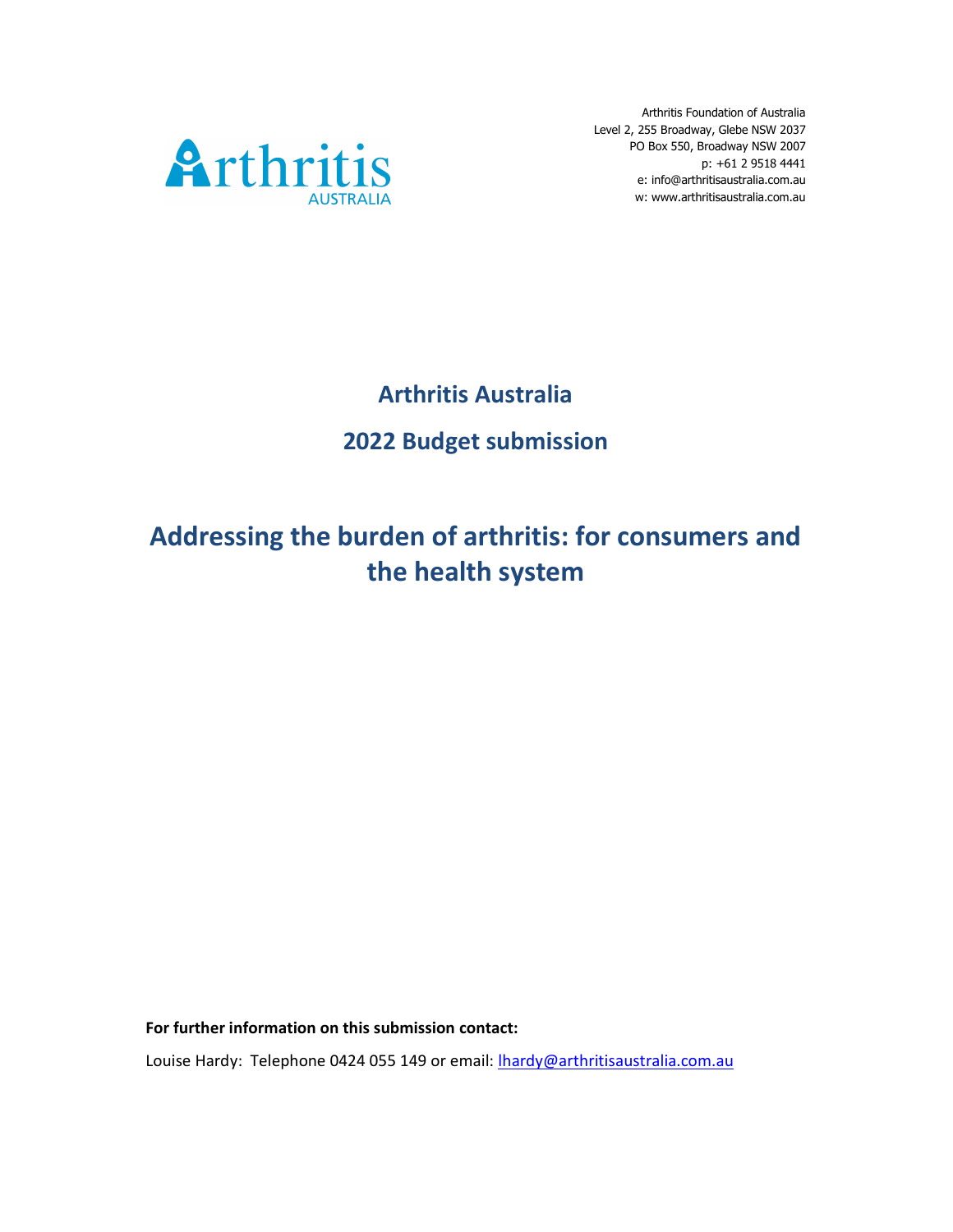# Addressing the burden of arthritis: for consumers and the health system

Arthritis and musculoskeletal conditions affect people of all ages, including children and young adults, and are the most common, costly and disabling chronic conditions in Australia. There are over 100 types of arthritis, ranging from osteoarthritis to severe autoimmune conditions, and arthritis and musculoskeletal conditions cost the health system an estimated \$14 billion in 2018 – much of which could be avoided with better access to evidence based care and prevention and a more equitable investment in research.

In 2020, funding for research in arthritis and musculoskeletal conditions, which at 13% represents one of the largest burden of disease groups, was less than half of what went to disease groups with a similar burden of disease such as cardiovascular disease and mental illness (see Table 1 below).

People with arthritis carry a heavy burden of pain and disability that is often trivialised, and face a double financial hit – arthritis is a leading cause of early retirement and loss of work hours and income, and consumers face high out of pocket costs from the accumulated costs of care including general practice, specialist and allied health appointments, diagnostics and medicines.

The National Strategic Action Plan for Arthritis is an evidence based blueprint to improve health and quality of life for people living with arthritis, reduce the cost and prevalence of the condition, and reduce the impact on individuals, their carers and the community. It is the result of extensive consultation with consumers, clinicians and health system stakeholders, including Steering Group representation from key medical and allied health peaks.

## Key priorities for action

In 2021, Arthritis Australia has again consulted consumers and a multidisciplinary group of experts, as well as our network of community based affiliates across Australia, to identify the top three priorities for implementation moving forward:

- Addressing the disproportionately low investment in arthritis research to improve outcomes for children and adults with arthritis and unlock health system cost savings
- Providing support for people with arthritis to exercise safely to improve their condition
- More affordable access to evidence based, multidisciplinary care

#### Funding proposals

The proposals outlined in this submission address the key priorities for action that have emerged from our consultation with consumers and the sector:

- $\triangleright$  Proportionate investment in arthritis and musculoskeletal research to improve outcomes for children and adults with arthritis and unlock major health system cost savings: \$200 million over ten years.
- Fund an evaluated national arthritis exercise program to help people manage arthritis:  $\sharp 5$ million over four years
- $\triangleright$  Expand access to group allied health services to people with musculoskeletal conditions under existing Chronic Disease Management Plan items: 56 million per year
- $\triangleright$  Increase the number of allied health services available under existing MBS Chronic Disease Management Plan items to an additional five services per calendar year: to be costed
- $\triangleright$  Fund community-based arthritis educators to deliver much-needed information and support for children and adults with arthritis: \$4.5 million over four years.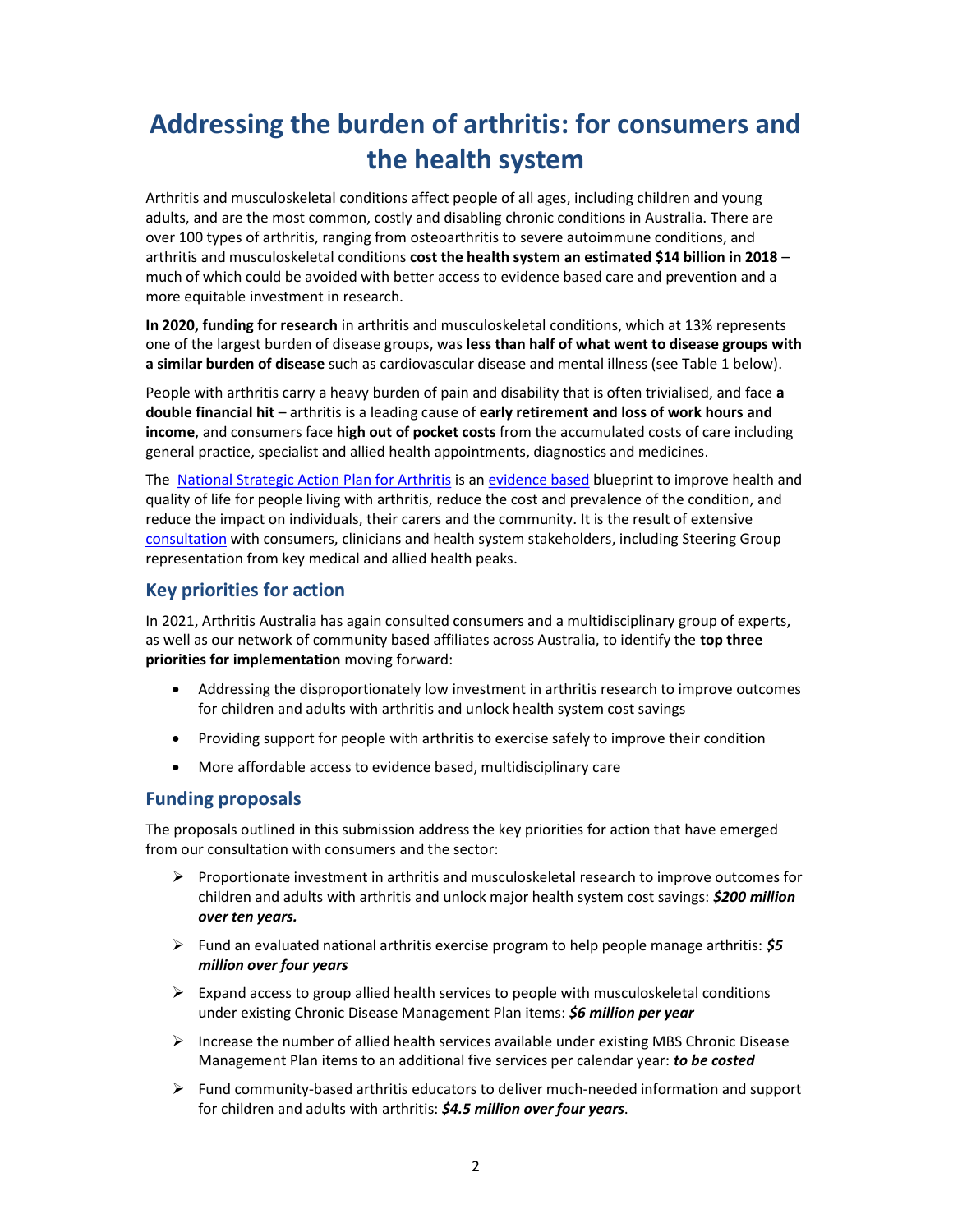# Proportionate investment in arthritis and musculoskeletal research

## Proposal

Provide funding of \$200 million over 10 years from the Medical Research Future Fund (MRFF) for an arthritis and musculoskeletal research mission, including:

- A virtual National Arthritis and Musculoskeletal Research Institute
- Strategic funding of high-quality research projects and infrastructure that will lead to improved prevention, diagnosis and treatment, and support the search for cures
- Building the research workforce and linking stakeholders and end users

## Background and rationale

Research funding for arthritis and musculoskeletal conditions in Australia is disproportionately low relative to the disease burden and cost of these conditions. These conditions affect people of all ages including children and young adults, and account for 13% of the total disease burden<sup>1</sup>, incur the highest spending of \$14 billion (10.3%) in 2018/19<sup>2</sup> and are a leading cause of disability, chronic pain and early retirement due to ill-health in Australia.

In 2020, NHMRC funding for research in the field totalled only \$46.1 million, less than half the investment in disease groups such as cardiovascular and mental illness which have a similar burden of disease. While the recent announcement of an MRFF investment of up to \$20 million over 4 years into research into chronic musculoskeletal conditions in children and adolescents is a welcome initiative that will improve the outlook for children with arthritis, it still falls far short of what is needed.

Ongoing low levels of research funding have severely undermined research capacity for arthritis and musculoskeletal conditions, with serious implications for future research and for sustaining clinical excellence. It also undermines our ability to identify and implement better treatment and management strategies to reduce the personal, social and economic burden of these conditions.

Investing in research into the most effective and affordable strategies to deal with these conditions has the potential to save the health system many hundreds of millions of dollars a year. Some areas of expenditure where research could achieve substantial cost savings include:

- More than \$1.4 billion a year is spent on knee replacements for osteoarthritis.<sup>3</sup> At least \$200 million of this cost could be avoided by delivering better management and lifestyle modifications for people at risk of knee replacement.<sup>4</sup> In addition 20-40% of people who have this surgery achieve little clinical benefit<sup>5</sup> for reasons which are unclear. Research into better patient selection for surgery and the delivery of more effective models of care for osteoarthritis would achieve improved outcomes at much lower cost.
- \$540 million a year spent on biological drugs for rheumatoid and other inflammatory forms of arthritis, which could be spent more effectively with research to improve drug targeting (personalised medicine). A major project, the Australian Arthritis and Autoimmune Biobanking Collaborative, is being rolled out with philanthropic support to provide the infrastructure, biospecimens, data linkage and big data analysis capacity to support research in this area. Additional funding could accelerate the roll-out and allow additional conditions to be included.
- $$220$  million a year on imaging for low back pain,<sup>6</sup> which may be mostly unnecessary<sup>7</sup> and which could be addressed by a modest investment in research into better models of care.

#### Cost

\$200 million over 10 years.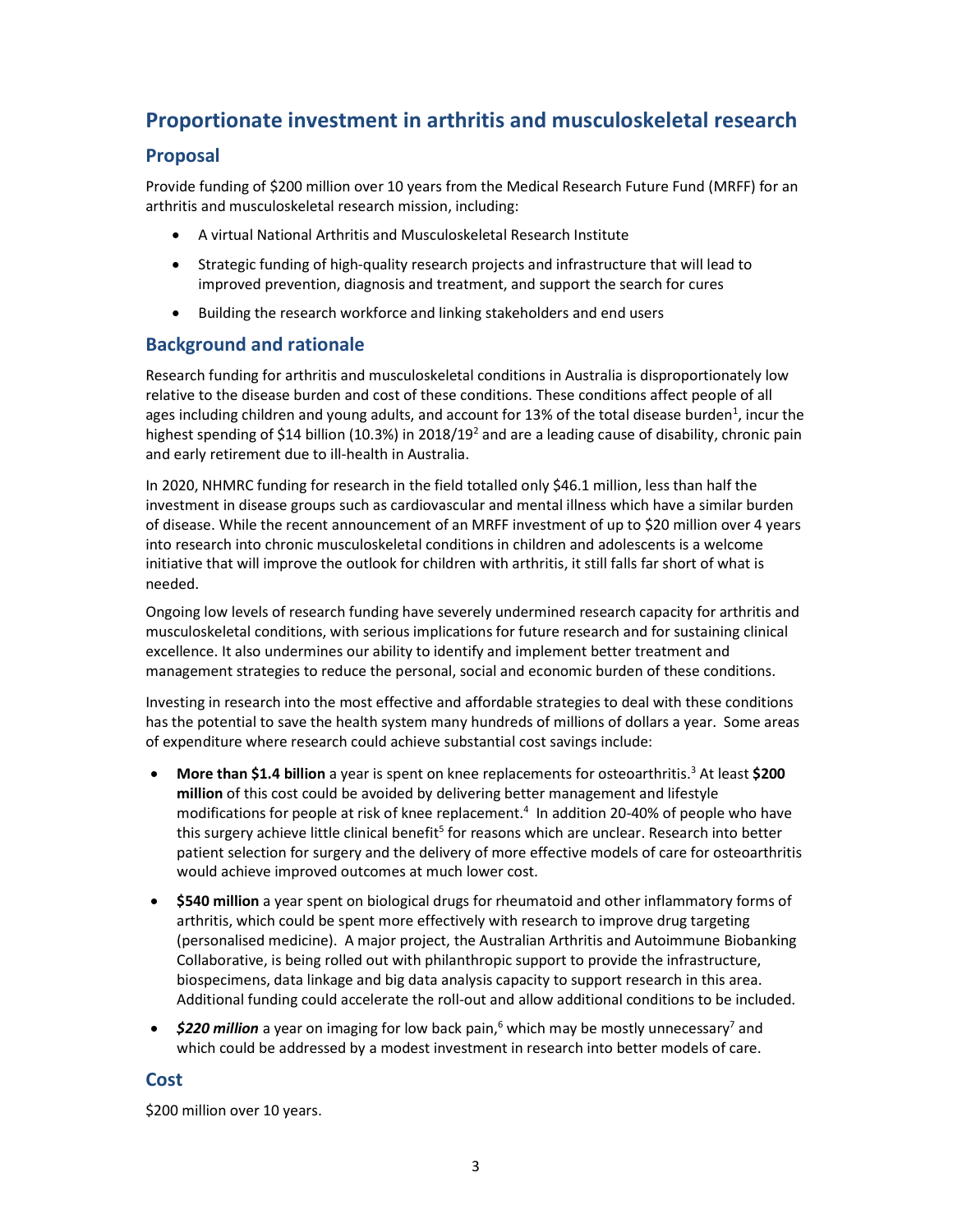| <b>Impact</b>                                                    | <b>Cancer</b>               | <b>CVD</b> | <b>Arthritis &amp;</b><br><b>MSK</b> | <b>Mental</b><br>health | <b>Dementia</b> | <b>Diabetes</b>                 |
|------------------------------------------------------------------|-----------------------------|------------|--------------------------------------|-------------------------|-----------------|---------------------------------|
| <b>Burden of</b><br>disease (2018)                               | 18%                         | 13%        | 13%                                  | 13%                     | 2.9%            | 2.5% (type<br>2)                |
| <b>Health system</b><br>cost (2018) \$bn                         | \$11.7                      | \$11.8     | \$14                                 | \$10.5                  | $$5.4*$         | \$3                             |
| <b>NHMRC</b> funding<br>(2020) \$m                               | \$170.2                     | \$107.6    | \$46.1                               | \$103.9                 | \$64.1          | \$45.6                          |
| <b>Medical</b><br><b>Research Future</b><br><b>Fund missions</b> | \$135m<br>(brain<br>cancer) | \$220m     | \$0                                  | \$125m                  | \$185m          | \$54.5m<br>(Type 1<br>diabetes) |

Table 1: Cost, burden and research funding for the four leading causes of disease burden, Australia, by disease group, plus dementia and diabetes (green).

Source: AIHW Burden of Disease Study, AIHW Health Expenditure by Disease, NHMRC funding statistics/website \*Source NATSEM 2017 Economic cost of dementia in Australia 2016-2056. Includes costs for residential aged care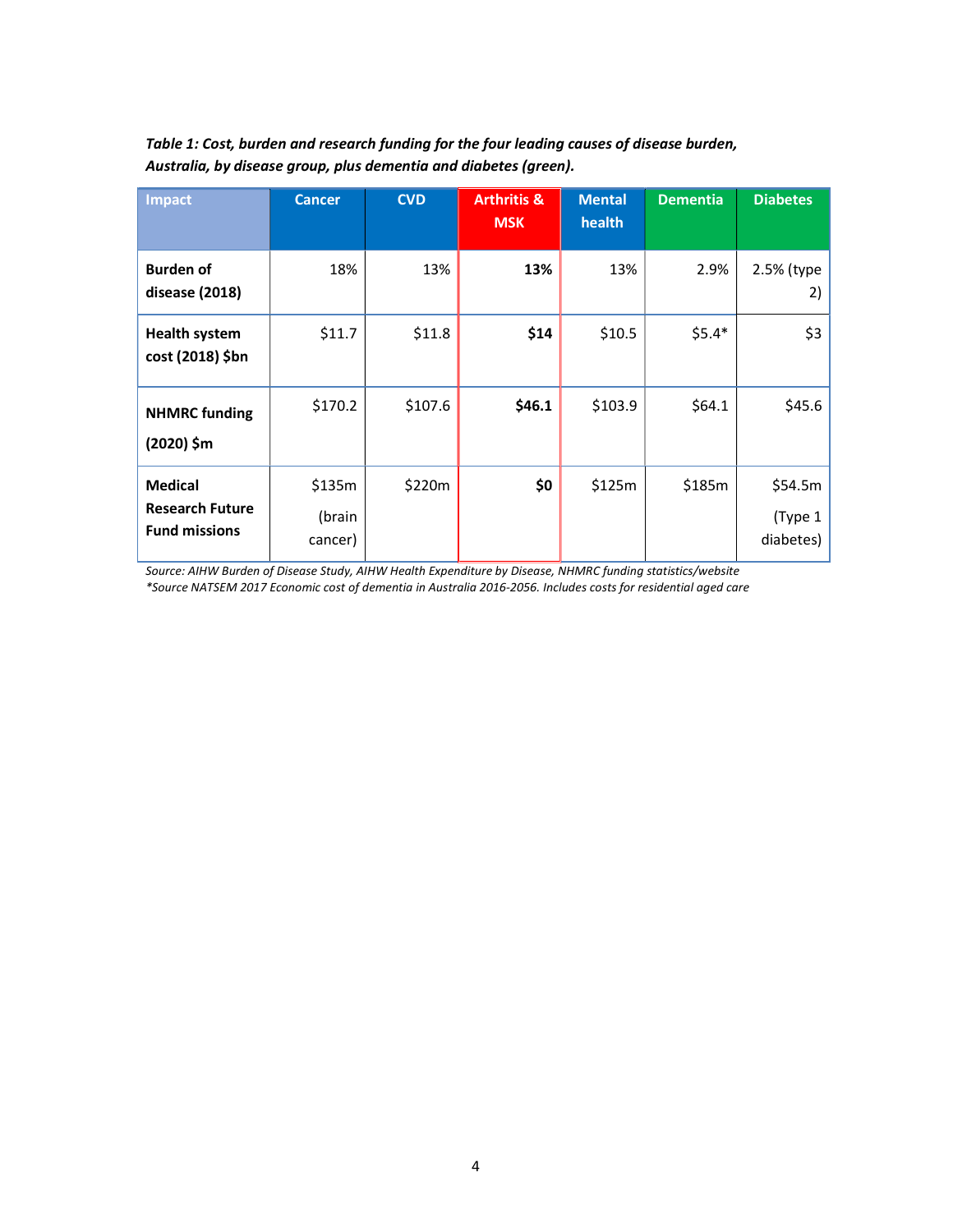# Fund community based arthritis exercise programs

## **Objective**

Increase access to community arthritis-appropriate exercise programs to help people with arthritis undertake more physical activity to better manage their condition and to reduce demand for medicines and surgery.

#### Proposal

Provide funding for the national delivery over 4 years of The Joint Movement program, an evidencebased, evaluated group exercise program designed to improve health outcomes for people with arthritis and musculoskeletal conditions.

The Joint Movement was developed by Arthritis Australia with the support of leading health and fitness experts. It offers both warm-water and land-based strength exercise programs which are led by trained and accredited exercise professionals. During the covid pandemic, we pivoted to offer online classes, providing consumers with better access and choice.

The Joint Movement was delivered from 2019-2021 in some states and territories with funding from Sport Australia's Better Ageing program. Participants either responded to local advertising or were referred by their GP. However, initial funding expired in 2021 and was restricted to participants aged 65 years or more, which meant that people under 65 who could have benefited had to be turned away, and were often not comfortable seeking an alternative such as attending a gym.

This proposal aligns with recommendation 2.2.4 of the National Strategic Action Plan for Arthritis which includes providing funding for people with arthritis to access arthritis-appropriate evidenceinformed exercise programs.

This proposal also aligns with the National Preventative Health Strategy's emphasis on encouraging and helping people, include older people, to take part in physical activity.

# Background and rationale

#### Benefits of exercise

Exercise is one of the most effective management strategies for arthritis and can also delay or avoid expensive joint replacement surgery.

However only 25% of Australians with arthritis report that they exercise most days and 14% do strength training to manage their condition. On the other hand, 83% report taking medication<sup>8</sup> and arthritis is one of the most common conditions for which opioids are prescribed, despite limited clinical benefit and a high risk of adverse events.<sup>9</sup>

A landmark study found that two-thirds of patients with moderate to severe knee osteoarthritis eligible for joint replacement surgery delayed surgery for at least 2 years following appropriate nonsurgical treatment, comprising patient education, exercise therapy and weight control  $^{18}$ 

Hip and knee replacements for osteoarthritis cost the health system around \$2.3 billion in 2012/13<sup>10</sup> and this cost is projected to rise to \$5.3 billion by 2030.<sup>11</sup> Widely implementing non-surgical management strategies for osteoarthritis has been estimated to save more than \$200 million a year in reduced knee replacements alone.<sup>12</sup>

In the wake of the impact of covid and lockdowns on mental health and wellbeing, it is more important than ever to support community activities that contribute to health and social wellbeing.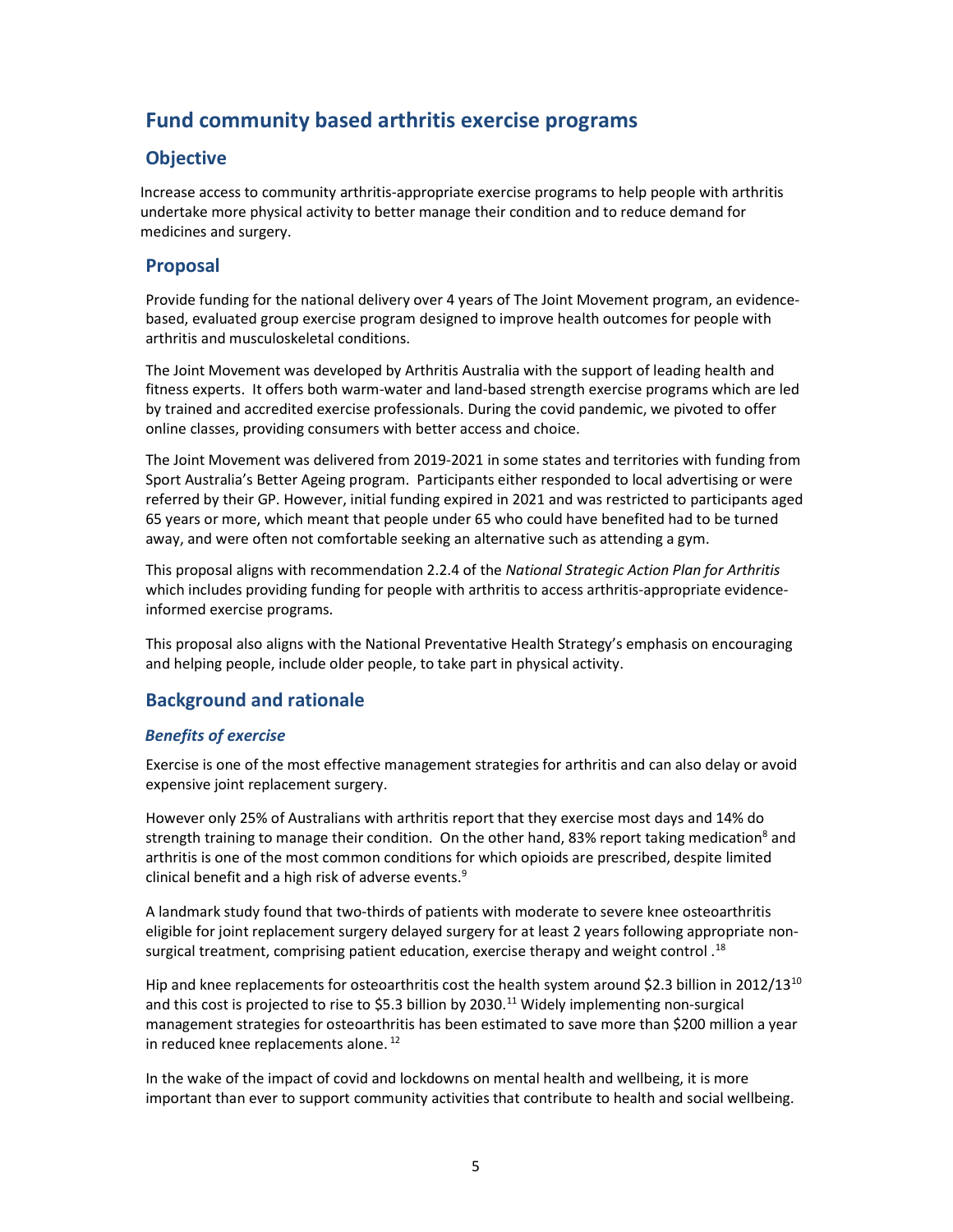#### The Joint Movement evaluation

An evaluation of The Joint Movement Program is currently being finalised. Data analysis shows statistically significant changes, including a reduction of pain and stiffness and improvements in functional outcomes. Qualitative survey responses indicated that increases in physical activity had positive effects on participants' daily activities and mental and social wellbeing. In the words of participants:

 "[The program] convinced me how much exercises help me mentally and physically everyday"

"I have been given some exercises by an Exercise Physiologist but as I found it wasn't as good as our group sessions as the socialising was missing which I found by doing it online with other people".

"I was aware of being stronger while cooking, gardening and lifting"

"It gave me confidence to restart an exercise program as it catered for my current low fitness levels and arthritic knee and shoulder problems".

The pivot to offering online classes due to covid was highly beneficial:

"I love the fact that I can exercise in the home without having to go out to a gym ... which I would not do".

"As a pensioner, I cannot afford to attend exercise classes and these taught me what I can do to help my arthritis safely during Covid"

"I like the fact that I am booked to zoom the class, it makes me do it, as I'm not good at motivating myself for exercise"

"I was motivated to do the program as it was so easy to log in and join the class. I never missed a session and enjoyed it immensely"

There were some striking examples of the potential of the program to benefit and link to services for consumers with complex needs - in a case study from one provider:

We have one particular Torres Strait Islander woman who found our program when it was advertised in the free local press. She could barely move and was very much housebound. We started working with her, but also assisted her to link up with services such as My Aged Care which then allowed her to get community transport so she could come to classes two times a week. She is now much more independent, has a program of exercise she undertakes every day at home, she has lost 20 kgs, her cardiac health is better than it was, her diabetes no longer needs medication and she has made friends!

The Joint Movement program guidelines will be reviewed and updated to incorporate learnings from the evaluation.

A randomised control trial of a similar program in Canada showed significant improvements in selfreported pain, physical function, and fear of movement in the training group compared to the control group.<sup>13</sup>

#### Cost

\$5 million over four years for national delivery and promotion of the program.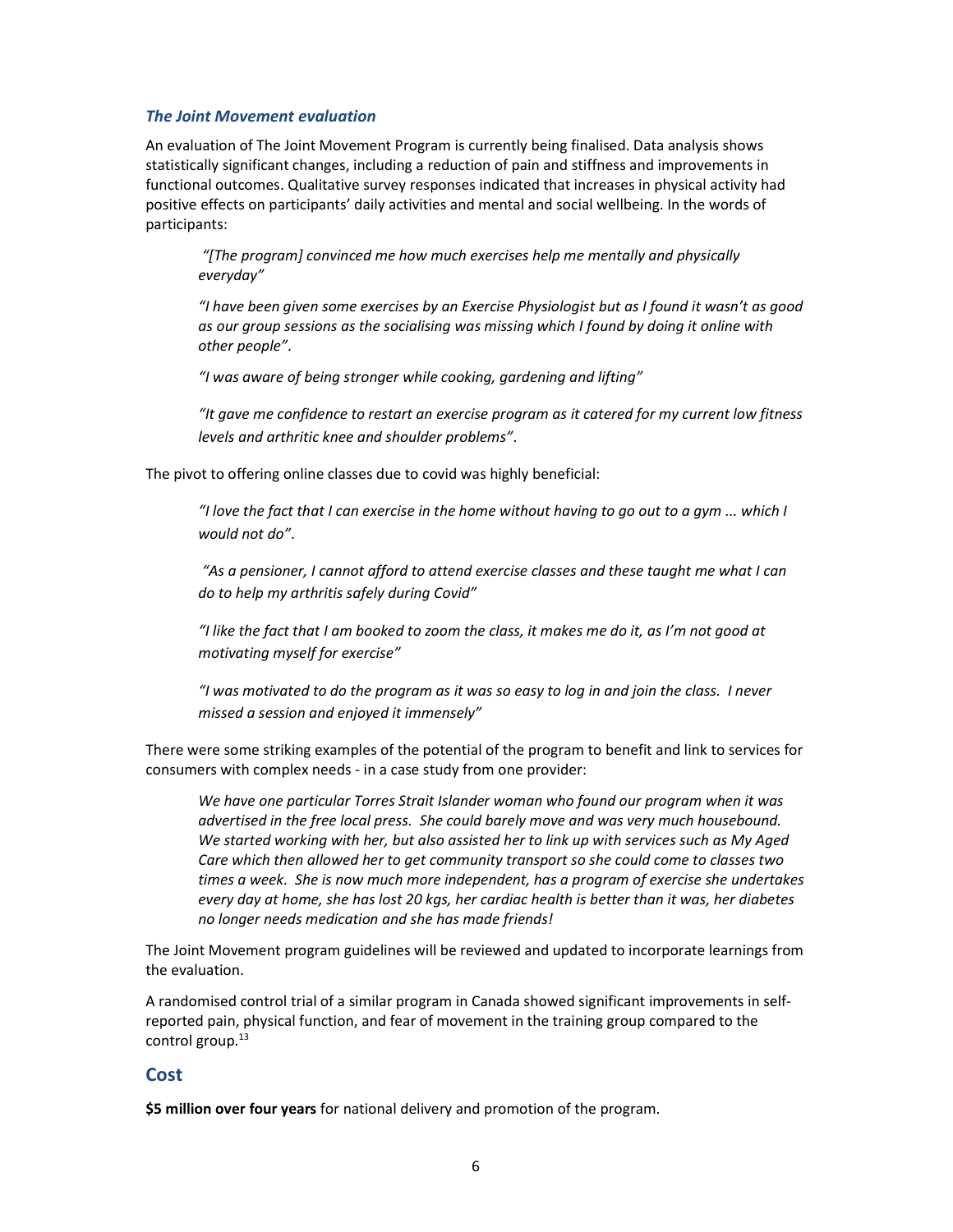# Improve affordable access to allied health through existing MBS chronic disease management items

## Proposal

- Expand access to group allied health services to people with musculoskeletal conditions under Chronic Disease Management Plans
- Increase the number of allied health services available under MBS Chronic Disease Management Plans. Based on an assessment of need and evidence of benefit, people with arthritis should be able to receive an additional five services per calendar year

In 2019, the MBS Review Taskforce's Allied Health Reference Group recommended increasing the number of allied health appointments under GP Management Plans (GPMPs) and team care arrangements (TCAs) by stratifying patients to identify those with more complex care requirements. It also recommended conducting a systematic review of current evidence to support evidence-based expansion of group allied health interventions $^{14}$ .

The National Strategic Action Plan for Arthritis recommends that individual allied health services under Chronic Disease Management Plans should be extended along the lines of the psychology model – a review by the GP, who can recommend a further five sessions if needed. Not all patients would receive additional sessions. The NSAPA was based on a robust evidence review and extensive consultation with consumers, clinicians and health system stakeholders, including Steering Group representation from key medical and allied health peaks.

#### Benefits:

- Reduced out of pocket costs to consumers and better access to multidisciplinary care, leading to improved quality of life, delayed disease progression, reduced disability and improved workforce retention for people with severe arthritis
- Potential savings of hundreds of millions of dollars in reduced costs for joint replacements alone
- Reduced costs to the health, welfare and aged care systems as a result of improved management of arthritis which preserves function and mobility and supports independence.

#### Background and rationale

"Last financial year I spent over \$6,500 on medication alone!!! This doesn't take into account the many doctor visits, physiotherapy, podiatry and specialised exercise programs that I require."

Consumers in Arthritis Australia's 2018 survey reported that they faced high out-of-pocket costs for their care, which was mostly undertaken in the private sector. In particular, people reported extremely high cumulative costs associated with private specialist visits, imaging, allied health professional services (especially for exercise therapy), medicines and surgery. The high cost of accessing care was the most commonly cited concern among survey respondents, mentioned by one in three people. Given arthritis and musculoskeletal conditions are a leading cause of early retirement and loss of work hours, consumers face a double financial hit.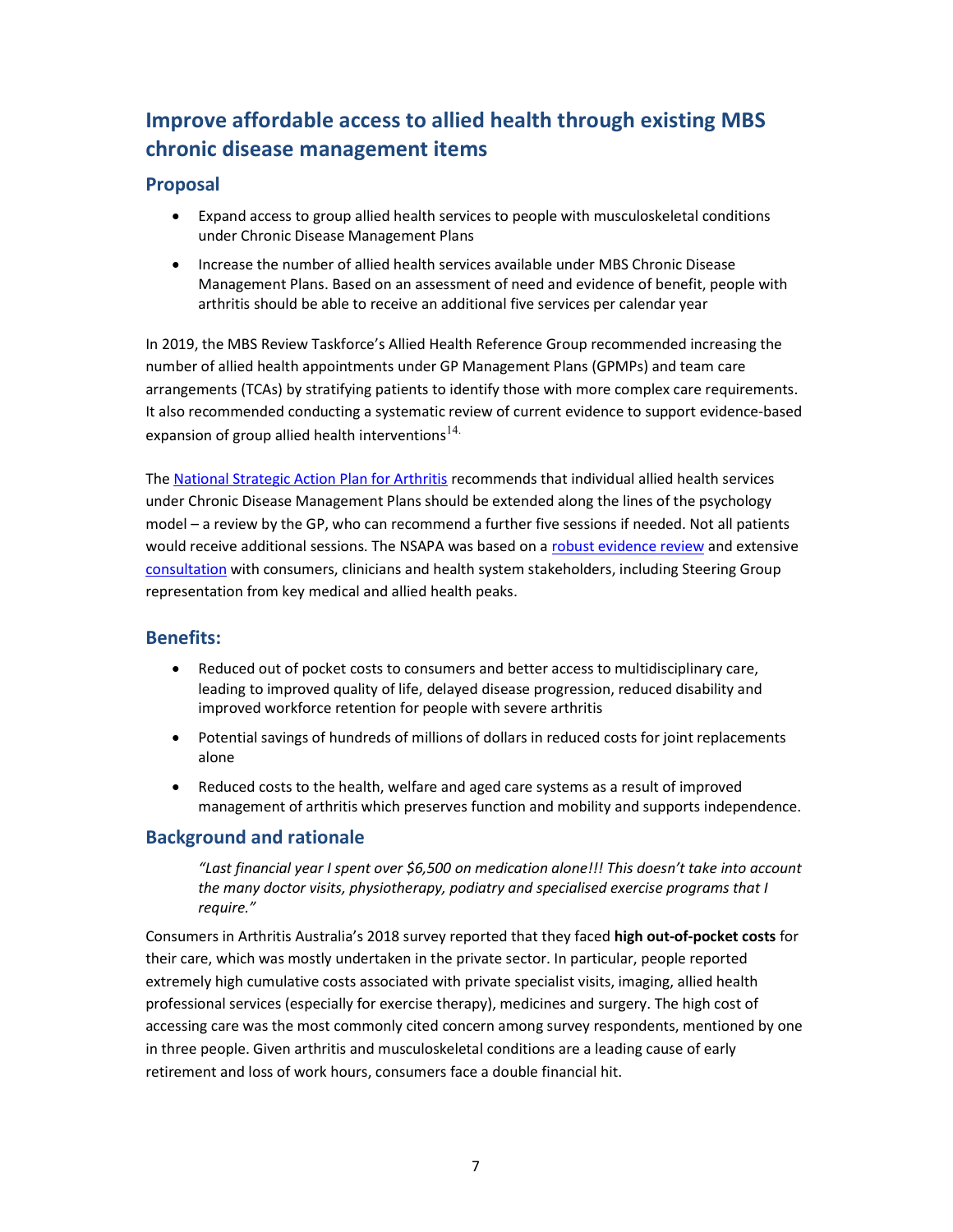A major concern raised by those consulted (59%) was limited patient access to multidisciplinary care in both the public and the private sector. The cost to patients of accessing allied health professionals was identified as a major barrier to improving arthritis management. In the private community sector, only five subsidised allied health visits are available to consumers with a chronic condition under Medicare chronic disease management items, and these may be used for a range of allied health services needed, such as podiatry, Occupational Therapy etc. Typically, a series of allied health visits are required to achieve improvement or behaviour change.

Arthritis is one of the most common comorbid conditions. Three out of four people with arthritis have at least one other chronic condition, and arthritis increases the risk of developing other chronic conditions. There is an over-reliance on medications and surgery for management of arthritis. More than \$1.4 billion was spent on knee replacements for osteoarthritis in 2016.<sup>15</sup> At least \$200 million of this cost could be avoided by delivering better management and lifestyle modifications for people at risk of requiring a knee replacement.<sup>16</sup>

Multidisciplinary team care is consistently recommended in local and international guidelines and standards of care for people with most forms of arthritis, but is not widely available in Australia. The cost of accessing private allied health services, which are inadequately covered by Medicare and private health insurance, forms a significant barrier to optimal access to multidisciplinary care.

#### Cost

\$6.5 million per year to expand group allied health services under CDMP to people with musculoskeletal conditions

In the last financial year, 8.7 million individual allied health services were claimed under the CDMP items at a cost of \$481 million. If the number of services were expanded, not all patients would go on to claim an additional five sessions per year as this would be dependent on stratification of those with more complex care requirements who would benefit.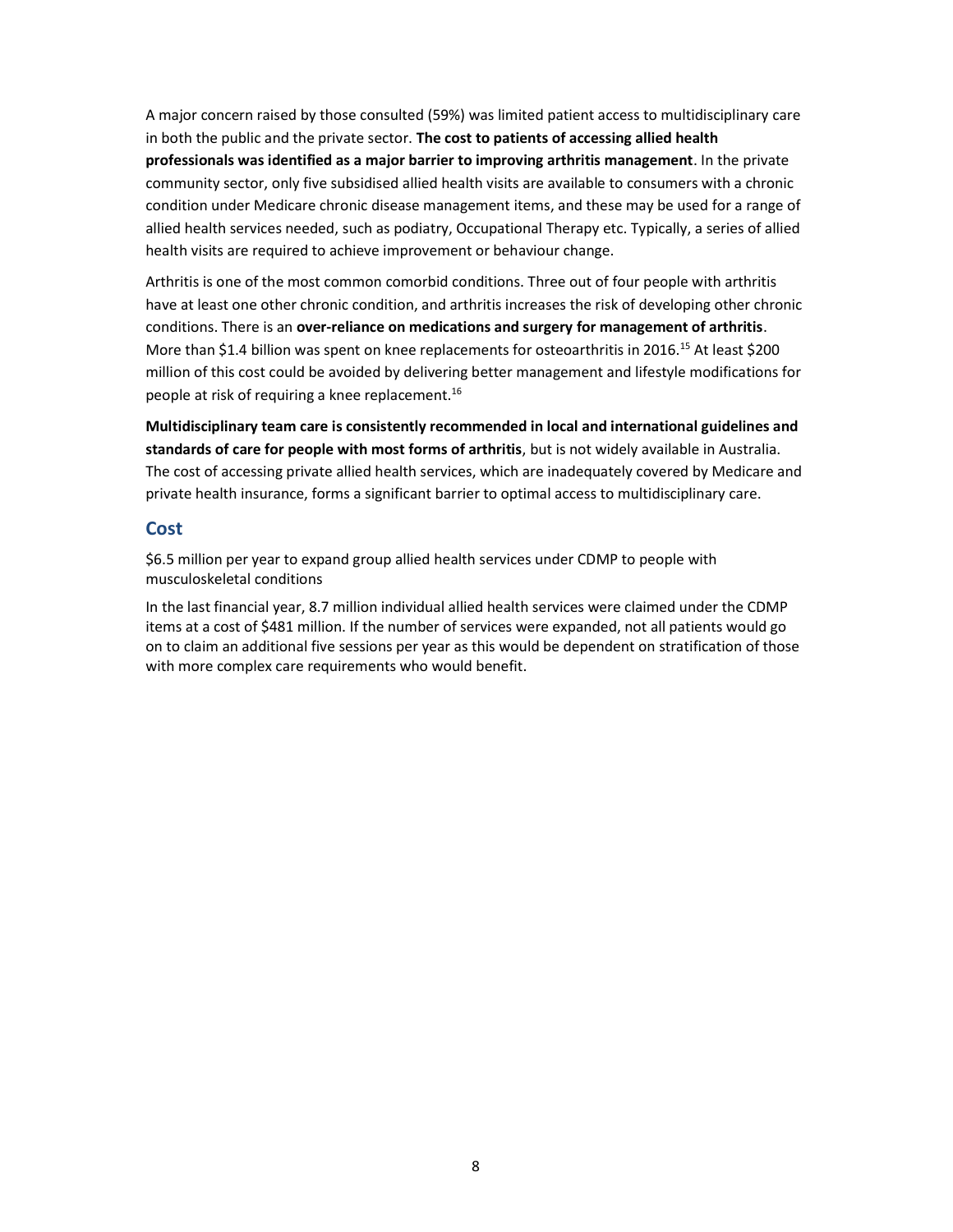# Fund arthritis educators to provide community based support

# **Objective**

Improve health outcomes for children and adults with arthritis by improving access to communitybased information, education and support.

## Proposal

Fund a proof of concept trial of arthritis educators linked to arthritis organisations around Australia to increase the capacity of these organisations to deliver information, education and support for children and adults with arthritis.

Educators would be appropriately skilled specialist nurses, allied health professionals or pharmacists. Roles would include:

- Provide tailored information, education and support to children and adults living with arthritis to assist them to understand their condition and its management.
- Assist people to navigate the health system to access appropriate services and supports, potentially avoiding unnecessarily presenting to emergency departments.
- Refer people to appropriate exercise programs and other community based supports (eg peer support groups) to help them to self-manage and cope with their condition.
- Undertake group-based patient education and support sessions for people who are newly diagnosed, on referral from local health professionals.
- Deliver education sessions in underserviced areas eg rural and regional areas.
- Liaise with and educate health professionals.
- Provide a nurse support line for children and adults with arthritis.

An evaluation to assess the benefits and cost-effectiveness of the service would also be completed.

#### Background and rationale

#### Issue

Access to information, education and support from health professionals and other sources is important to equip people with chronic conditions such as arthritis with the knowledge and skills to self-manage their condition and to participate in decisions about their care. It is also an important contributor to psychological wellbeing and an individual's ability to cope with their condition.

However, access to information and support within the health system for adults and children with arthritis is limited:

- People with arthritis commonly report that they are advised to 'put up with' their condition and offered few options for their treatment.<sup>17 18 19</sup> Lack of information and advice from GPs is a major concern.<sup>20</sup> In particular, people are rarely advised to exercise or lose weight for osteoarthritis, even though these strategies are recommended in all clinical guidelines, have been shown to be as effective as non-steroidal anti-inflammatory medicines and can avoid or delay joint replacement surgery.<sup>21</sup>
- A recent survey found that only half of people receiving care for their arthritis were satisfied with the information and support they received for their condition and only 30% were satisfied with the support they received for their emotional and mental wellbeing.<sup>22</sup>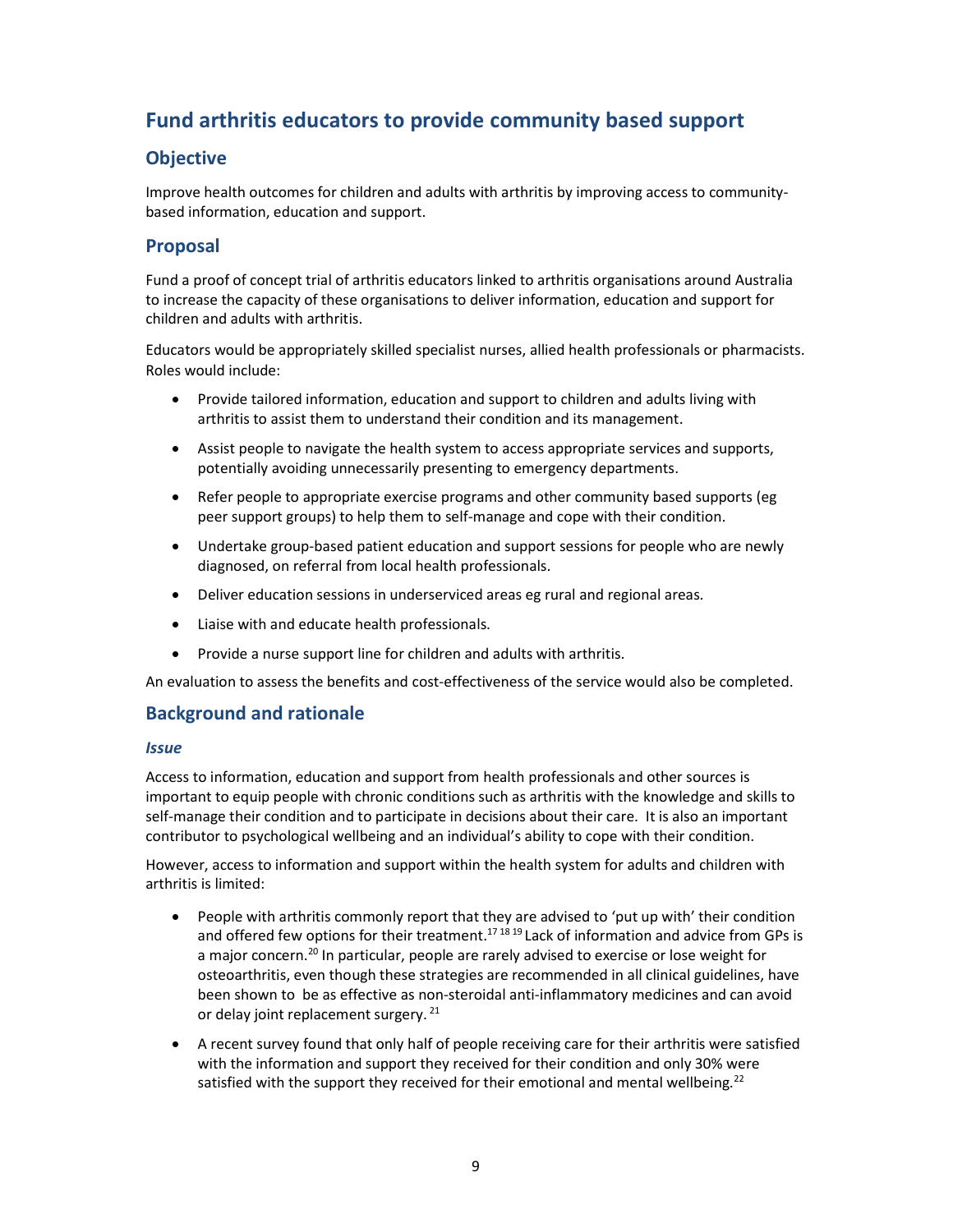Two out of three people with arthritis report that they are faring badly with their condition. People who report poor access to information and support from health care professionals are two to three times more likely to report that they are faring badly with their arthritis.<sup>23</sup>

This proposal aligns with recommendation 1.3.1 of the National Strategic Action Plan for Arthritis which is 'Fund arthritis educators to provide education and support to children and adults with arthritis.' Consultations during the development of the Action Plan highlighted this action as one of the top priorities for consumers.

#### Benefits

Funding community-based arthritis educators to provide education and support for people with arthritis will help to fill current gaps in the provision of care and support within the health system, leading to improved health outcomes and quality of life.

Access to appropriately qualified educators is associated with better health outcomes, higher patient satisfaction, improved patient knowledge of their condition and better support for patients' emotional wellbeing. <sup>24 25</sup>

Access to educators will also help to increase referral to evidence-based non-surgical management strategies, such as exercise and weight loss. These non-surgical strategies have been shown to improve symptoms in people with osteoarthritis by one third and to substantially reduce demand for expensive joint replacement surgery.<sup>26</sup><sup>27</sup>

#### **Cost**

#### \$4.5 million over four years for a proof-of-concept trial and evaluation.

This would cover eight full-time-equivalent health educators across Australia over four years, promotion of the service and an evaluation of the benefits and cost-effectiveness of the service.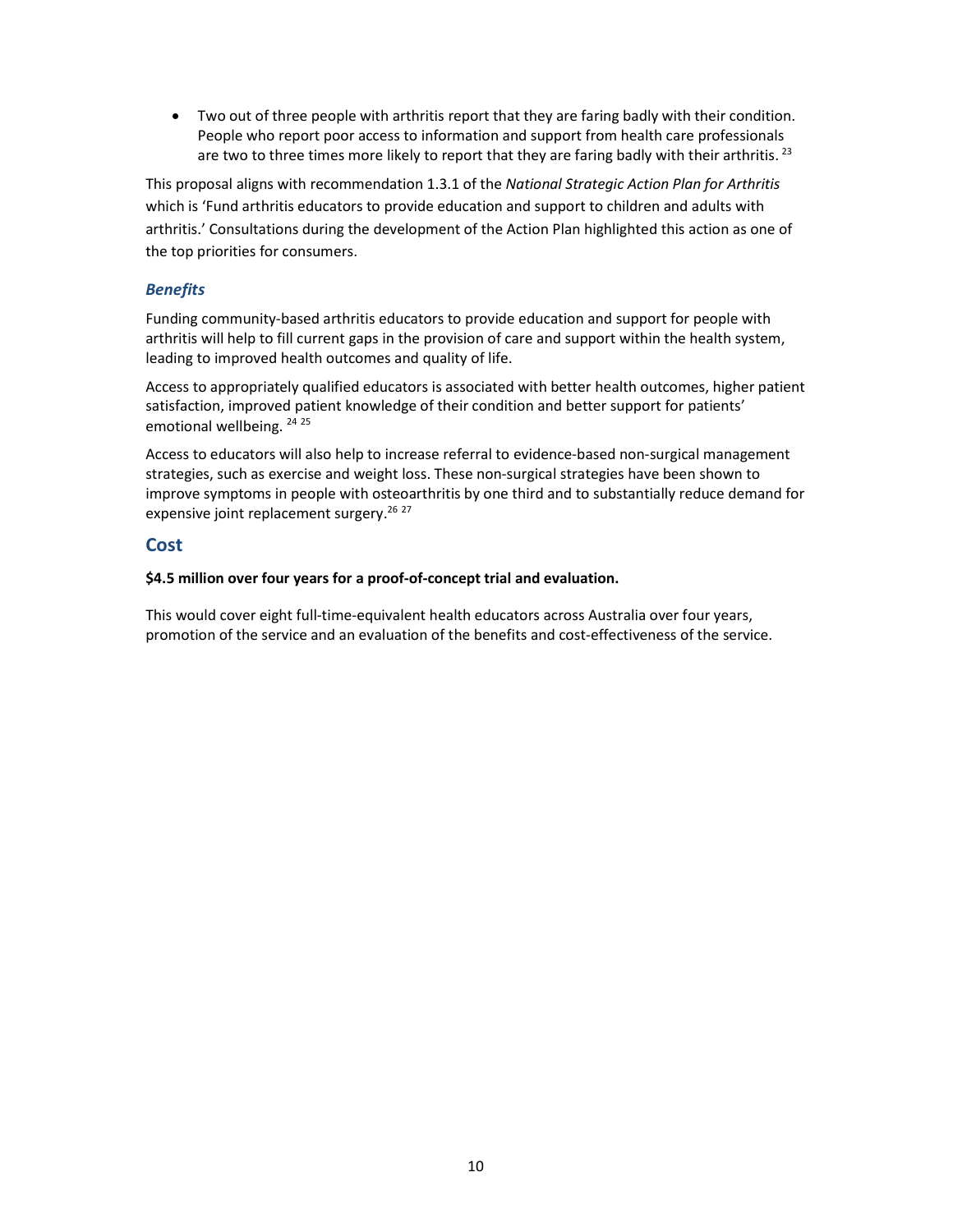#### About Arthritis Australia

Arthritis Australia is the peak national arthritis consumer organisation in Australia and is supported by affiliate offices in ACT, New South Wales, Northern Territory, Queensland, South Australia, Tasmania and Western Australia.

Arthritis Australia provides support and information to people with arthritis and related musculoskeletal conditions, as well as their family and friends. It promotes awareness of the challenges facing people with arthritis across the community, and advocates on behalf of consumers to leaders in business, industry and government.

In addition, Arthritis Australia funds research into potential causes and possible cures as well as better ways to live with these conditions.

#### References

<sup>3</sup> The Australian Commission on Safety and Quality in Health Care. Prioritised list clinical domains for clinical quality registry development: Final report. Sydney: ACSQHC; 2016

<sup>4</sup> Ackerman IN et al 2016. Counting the Cost: The current and future burden of arthritis. Part 1 Healthcare costs.

<sup>5</sup> Choong PF and Dowsey MM 2014. The grand challenge – managing end-staged joint osteoarthritis. Frontiers in surgery. doi: 10.3389/fsurg.2014.00009

<sup>6</sup> NSW Agency for Clinical Innovation. Management of people with acute low back pain: model of care. Chatswood; NSW Health; 2016. 39 p

7 Downie Aron, Williams Christopher M, Henschke Nicholas, Hancock Mark J, Ostelo Raymond W J G, de Vet Henrica C W et al. Red flags to screen for malignancy and fracture in patients with low back pain: systematic review BMJ 2013; 347 :f7095

<sup>8</sup> Australian Bureau of Statistics. 4364.0.55.002 - Health Service Usage and Health Related Actions, Australia, 2014-15. Available at http://www.abs.gov.au/ausstats/abs@.nsf/Lookup/by%20Subject/4364.0.55.002~2014- 15~Main%20Features~Arthritis~10002. 2017

<sup>9</sup> Harrison, C.M., et al., Opioid prescribing in Australian general practice. Med J Aust, 2012. 196(6): p. 380-1.  $10$  The Australian Commission on Safety and Quality in Health Care. Prioritised list of clinical domains for clinical quality registry development: Final report. Sydney: ACSQHC; 2016

 $11$  Ackerman, IN, Bohensky, MA, Zomer, E, et al, 2019. The projected burden of primary total knee and hip replacement for osteoarthritis in Australia to the year 2030. BMC Musculoskeletal Disorders 2019 20:90  $12$  Ackerman IN et al 2016. Counting the Cost: The current and future burden of arthritis. Part 1 Healthcare costs.

<sup>13</sup> Takacs J, Krowchuk N, Garland J, Carpenter M, Hunt M. Dynamic balance training improves physical function in individuals with knee oa : a pilot randomized controlled study. Arch Phys Med Rehab 2017 Aug;98(8):1586 1593.

<sup>14</sup> MBS Review Taskforce, Post Consultation Report from the Allied Health Reference Group, Canberra: Commonwealth Department of Health; 2019

<sup>15</sup> The Australian Commission on Safety and Quality in Health Care. Prioritised list clinical domains for clinical quality registry development: Final report. Sydney: ACSQHC; 2016

<sup>16</sup> Ackerman IN et al 2016. Counting the Cost: The current and future burden of arthritis. Part 1 Healthcare costs.

<sup>17</sup> Ackerman IN, Livingston JA, Osborne RH. (2016) Personal Perspectives on Enablers and Barriers to Accessing Care for Hip and Knee Osteoarthritis. Physical Therapy. 96(1):26-36.

<sup>&</sup>lt;sup>1</sup> Australian Institute of Health and Welfare 2021. Australian Burden of Disease Study: impact and causes of illness and death in Australia 2018. Australian Burden of Disease Study series no. 23. Cat. no. BOD 29. Canberra: AIHW

<sup>&</sup>lt;sup>2</sup> Australian Institute of Health and Welfare 2021. Disease expenditure in Australia 2018-19. Cat. no. HWE 81. Canberra: AIHW.